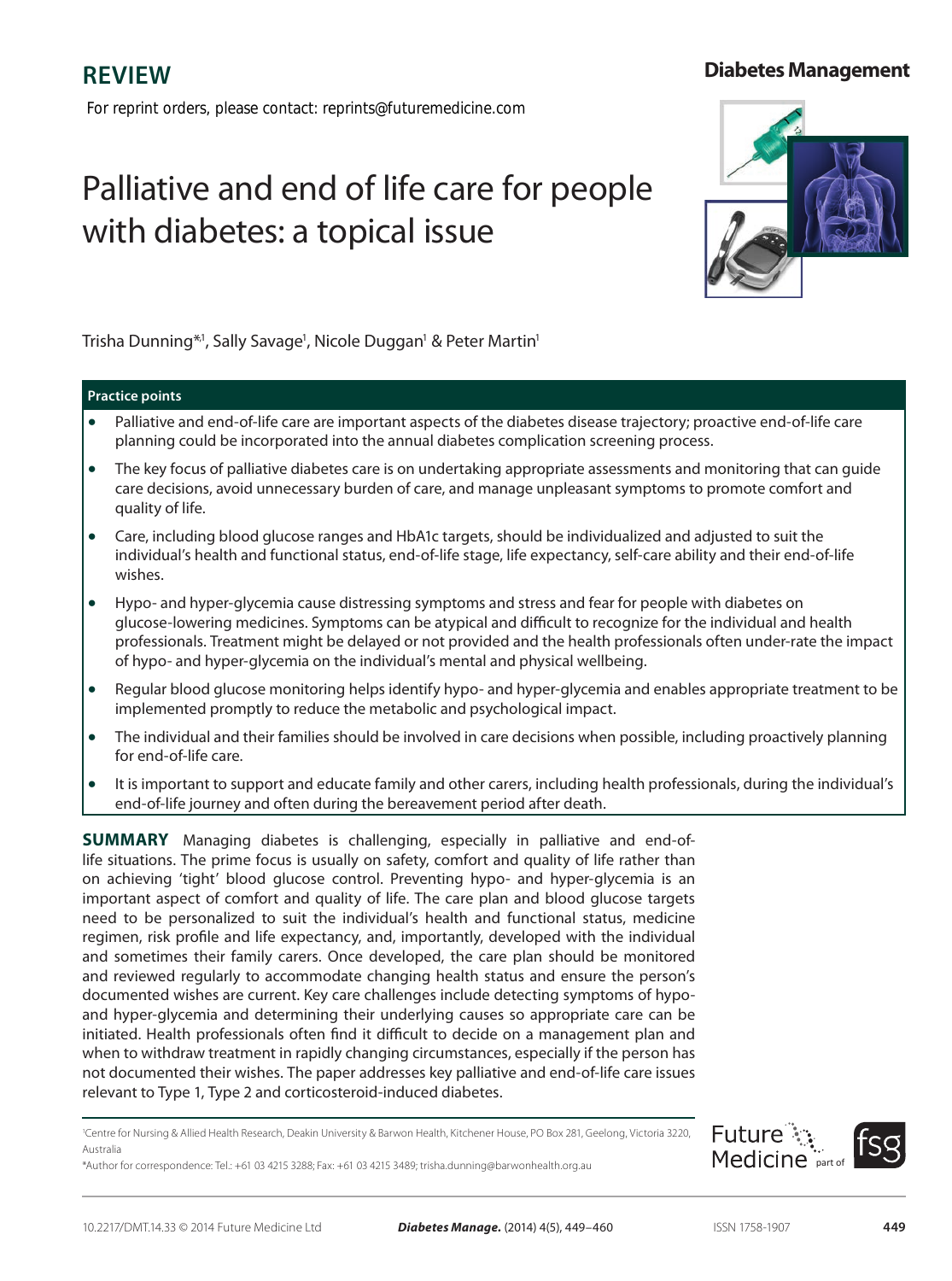# **KEYWORDS**

- advanced care decisions
- diabetes end of life
- guidelines palliative care

Epidemiological research suggests there is a strong association among obesity, diabetes and other obesity-related diseases including some forms of cancer [1]. Diabetes is an increasingly prevalent disease with a high disease burden due to complications such as cardiovascular and renal disease and the associated effects on quality of life, pain, morbidity and mortality [2]. There is also an association between dementia and diabetes [3] and dementia and hypoglycemia [4,5].

There are two main types of diabetes: Type 1 (T1DM), which is an autoimmune disease that results in destruction of the insulin producing β cells in the pancreas. People with T1DM require insulin injections for life to replace the endogenous insulin they cannot produce. Type 2 diabetes (T2DM), the most common type, is associated with insulin resistance, which means insulin cannot enter body cells to be utilized for energy [6]. People with T2DM often commence treatment with glucose-lowering medicines (GLM) that reduce insulin resistance such as metformin, especially if they are overweight, but other GLMs are also used. Over time the β cells become exhausted and no longer produce enough insulin to control blood glucose; consequently insulin is required in the majority of people with T2DM [7].

Every year 20 million people require palliative care, most in the Western Pacific Region [8]. However, only one in ten people who need or would benefit from palliative care receive such care and 25% of hospital beds are occupied by people who are dying [8]. It is not clear what proportion of these people has diabetes: accurate data about diabetes-related deaths is difficult to obtain because diabetes is not always listed as a contributing cause of death on death certificates [9,10].

However, existing information suggests diabetes is a major cause of mortality in older people with diabetes [11]. In addition, diabetes-related short-term complications such as ketoacidosis (DKA) and hyperosmolar states (HHS) are associated with significant discomfort and morbidity and can be life threatening. Chronic hyperglycemia in the longer term increases the risk of cardiovascular disease including heart failure, sudden death and all-cause mortality among people with T2DM. The mortality risk may be independent of other conventional cardiovascular risk factors [12].

A palliative approach can be integrated with usual diabetes treatment when indicated, for

example people on renal dialysis and those with heart failure [13,14]. However, integrated palliative and end-of-life (EoL) care is not included in most 'diabetes guidelines'; consequently there is little guidance to help health professionals plan EoL diabetes care. Two exceptions are Diabetes UK 2012 [14] and Dunning *et al.* 2010 [15]. It is not clear why EoL care is not included in most diabetes guidelines. One reason could be the lack of level one evidence on which to base recommendations. Dunning *et al.* [15] and presumably Diabetes UK [14], regarded the lack of guidance about EoL care as a significant care gap that needed to be addressed; although the current authors are not privy to the UK's reasons for developing EoL guidelines.

Dunning *et al.* [16] adopted recommended guideline development processes that included undertaking a comprehensive literature review to identify the best available evidence, consulting with and expert advisory group, regularly meeting with palliative care clinicians to discuss iterative drafts of the guidelines during routine care planning case discussions. That is, the guidelines were tested in relevant clinical settings before they were released [16].

In addition, Dunning *et al.* developed a philosophical framework to guide care recommendations and conducted individual interviews with people with diabetes receiving palliative care and their family carers about the way they wanted their diabetes managed at the EoL [17]. The guidelines were subjected to public scrutiny before they were released. Future guideline developers could consider using Dunning *et al.*'s [16] guideline development method when developing guidelines in situations where there is little available evidence and randomized controlled trials are not feasible. The recommendations in this paper are consistent with Dunning *et al.* [15] and Diabetes UK's [14] EoL guideline recommendations and encompass Type 1 and 2 diabetes and corticosteroid-induced diabetes.

## **Palliative & end-of-life care**

Palliative care is defined as an approach that improves the quality of life of patients and families living with a life-threatening illness. The focus is on prevention, relieving suffering by identifying problems early by undertaking a through assessment and engaging the individual and family carers in care decisions [18].

EoL care refers to care provided to people likely to die in the next 12 months and includes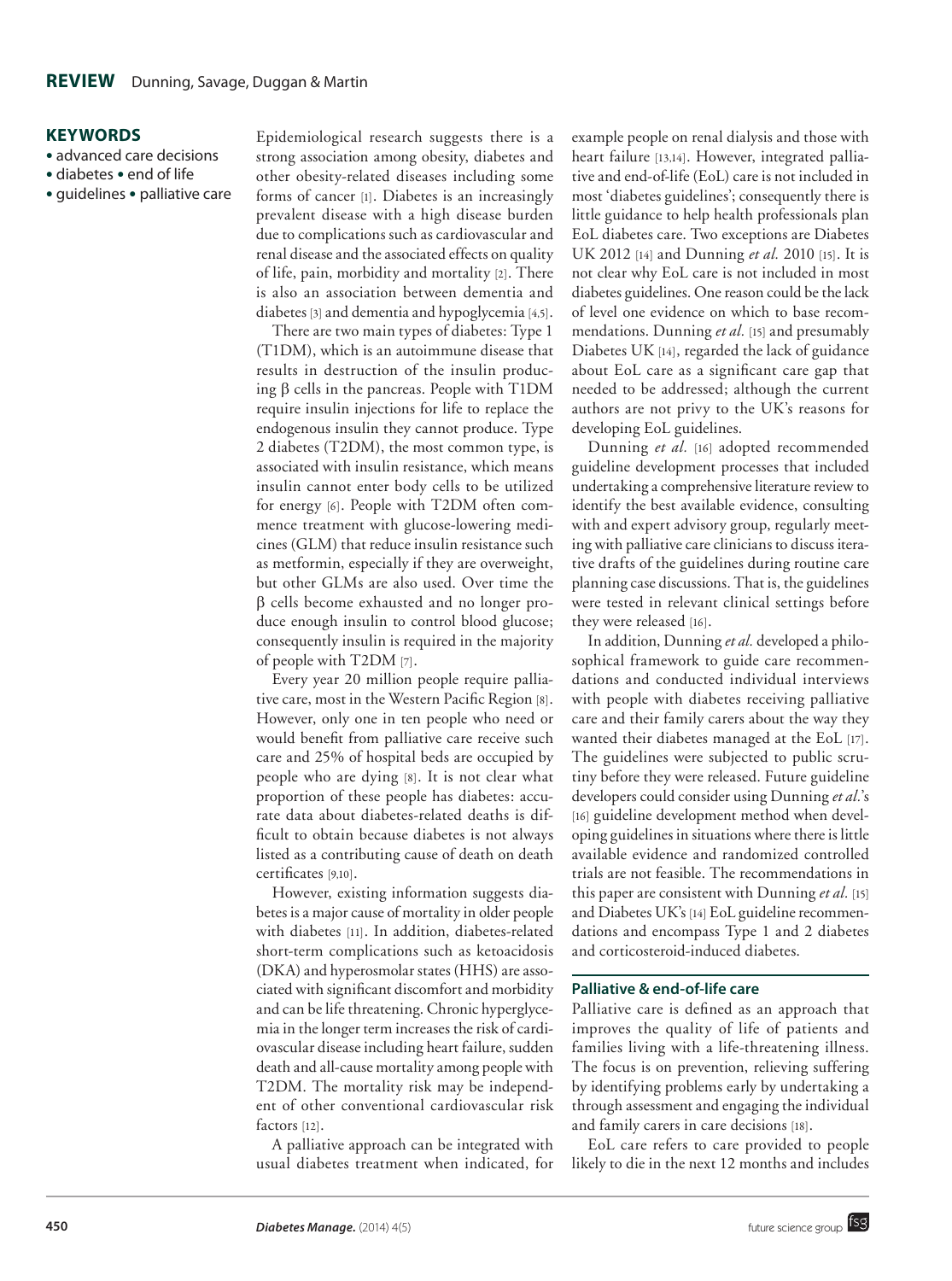imminent death (expected in a few hours to days) and progressive incurable diseases, frailty, acute life-threatening illnesses, and existing diseases that can cause sudden death such as diabetes [19].

EoL has been divided into four inter-related stages that help guide treatment decisions: stable, unstable, deteriorating and terminal [20]. These stages are not linear, especially in people with diabetes who usually encounter many stable/unstable periods before they begin to deteriorate towards the terminal stage [15]. For example, any intercurrent illness or significant life events usually induce glucose variability and hyperglycemia and its related symptoms and can progress to ketoacidosis (DKA) and hyperosmolar states (HHS) [21]. DKA and HHS are generally regarded as periods of unstable diabetes that are usually remediable, including at the EoL.

## **Management dilemmas**

Diabetes and palliative care health professionals (HP) face many clinical ethical dilemmas when managing diabetes in palliative and EoL situations. In the current paper, clinical ethical dilemmas refer to situations involving a choice between two equally unsatisfactory alternatives [22]. Generally, the situation and the context need to be considered together. The following list represents some clinical ethical dilemmas. Making decisions can be especially difficult when the individual's wishes are not documented because they raise concerns about informed consent and vulnerability [23]:

- Balancing risk and benefit considering the pathophysiological differences between T1DM and 2DM diabetes;
- Managing corticosteroid-induced hyperglycemia and their other effects;
- Managing nausea, vomiting, anorexia and the associated consequences such as ineffective hypoglycemia counter-regulatory response, cachexia, weakness and falls risk;
- Detecting and managing hypo- and hyperglycemia, which are life-threatening conditions that compromise comfort and represent unstable diabetes that could be remedial;
- Making appropriate medicine choices;
- Addressing spiritual needs;
- Initiating timely discussion about EoL care with individuals and/or family carers before crises occur and making difficult decisions

about terminal care when the individual's wishes are not documented;

• Deciding when to withdraw life-sustaining treatment; that is when it is no longer beneficial and becomes burdensome to the individual/family. Such decisions are more difficult if the individual/family regards treatment withdrawal as 'giving up on them' and do not realize the pain and suffering can still be treated [24].

# **Key management strategies**

Generally, care should be personalized according to the individual's needs and desires, their EoL stage, the benefit and risk of any treatment options and life expectancy. Care planning encompasses deciding suitable glycemic targets to prevent hypo- and hyper-glycemia, managing medicines and deciding when to stop medicines and withdraw other treatment [14,15].

## **Glycemic targets**

Cardiovascular and renal diseases are leading causes of death in people with diabetes [2]. Maintaining blood glucose and blood pressure close to the normal ranges helps prevent cardiovascular disease and other diabetes complications when people have a longer life expectancy. Preventing long-term diabetes complications is not a priority of EoL care.

However, managing existing complications to promote comfort and quality of life, relieve pain and prevent unnecessary admission to hospital, is important, especially during the stable/unstable EoL phases where recovery is likely [2,15,17].

There is no consensus about the optimal HbA1c and blood glucose ranges or the frequency of blood glucose monitoring (BGM) at the EoL. As indicated, many guideline developers and other diabetes experts agree that these targets must to be individualized. Recent blood glucose target recommendations are 6–11 mmol/l [15], avoiding levels <6 mmol/l and >15 mmol/l  $[2,14]$ , and HbA1c up to 8%. However, there is very little evidence to support these recommendations and they most likely do not apply in the deteriorating and terminal stages. Preventing hyperglycemia in the deteriorating stage is relevant because it exacerbates pain and causes discomfort that could be alleviated.

# **Blood glucose monitoring**

The value of BGM in T2DM is debated, regardless of the person's health status. However, BGM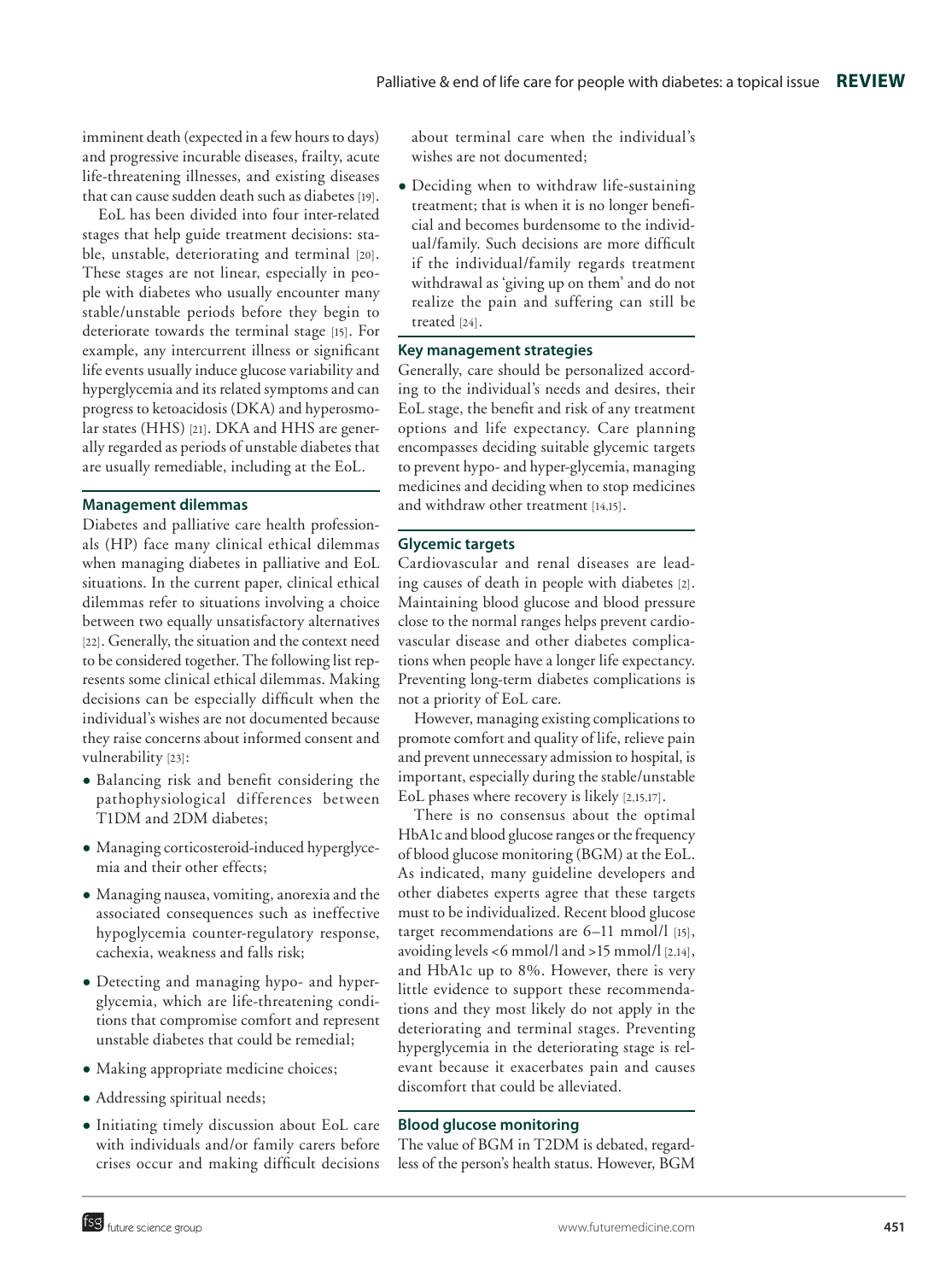is important to detect hypo- and hyper-glycemia, which can be difficult at the EoL because symptoms are often atypical and/or attributed to other causes and not treated. BGM helps detect high and low BG excursions. Our research suggests many people with diabetes and their families want BGM to continue at the EoL because BGM represents stability/familiarity during a frightening, uncertain time and helps them interpret symptoms [15,17]. Some people with diabetes and/or their families feel abandoned if BGM is discontinued and may think staff 'gave up on them.'

Research also suggests palliative care staff regard BG monitoring as painful and, unnecessary [25], which is interesting, considering other very invasive and painful treatments that are often used in palliative care. Like all care, BG monitoring frequency should be decided in consultation with the individual considering their EoL stage, life expectancy, medicine regimen including diabetogenic medicines such as corticosteroids, and the individual's hypo- and hyper-glycemia risk profile.

#### **Hyperglycemia**

Hyperglycemia is not a benign condition. It causes distressing osmotic symptoms such as thirst, urinary frequency and lethargy, exacerbates pain, contributes to delirium and confusion, reduces mood, and affects problem solving, coping ability and quality of life [17]. Significantly, hyperglycemia can be present without significant symptoms; consequently, it can be missed and go untreated and progress to DKA or HHS, which are life-threatening situations and require urgent care. Dying from DKA or HHS is uncomfortable and unnecessary.

As indicated, people with T1DM require insulin and T2DM is associated with progressive loss of β-cell function and declining insulin production: >50% people with T2DM eventually need insulin [7]. The need for insulin may be greater in palliative and EoL care when diabetogenic medicines and other factors such as pain contribute to hyperglycemia. Managing hyperglycemia enhances comfort and might include more frequent BG testing, fluid replacement and insulin. Ketone testing should be part of the care plan for T1DM and very ill people with T2DM.

Families/carers may need support, frequent explanations and education about how to recognize and manage hyperglycemia and what BG levels and symptoms should trigger them to seek health professional advice [17].

## ● **Hypoglycemia**

Hypoglycemia is a significant issue risk for many people, see **Box 1**. It is important to realize that hypoglycemic risk can change and needs to be assessed regularly. Hypoglycemia affects delayed and working memory in the short term and affects decision-making and problem solving [5,26] and can trigger myocardial infarction [24]. In the longer term it is associated with dementia [27].

As indicated, regular BGM is important to detect hypoglycemia in people at high risk of hypoglycemia. Symptoms can differ from 'text book' symptoms, especially in older people and those with long-standing diabetes when neuroglycopenic symptoms usually predominate because of the changed counter-regulatory response to falling BG levels. Over time, glucagon, cortisol and growth hormone production diminishes [5,29]. It is important that health professionals learn to recognize the neuroglycopenic signs and help people with diabetes and their families learn to recognize other relevant body cues.

Treating hypoglycemia is difficult when people have anorexia and nausea and/or vomiting because of the low glucose stores in muscle and liver and the changed counter-regulatory response to the falling blood glucose level [30,31]. GLMs are often stopped in people who have frequent severe hypoglycemic episodes. However, stopping GLMs might not be appropriate, except in the deteriorating and terminal stages because of the likelihood of hyperglycemia and its adverse effects, especially people with T1DM and insulin-requiring T2DM.

It is essential to undertake a comprehensive medicine review and identify and manage other hypoglycemia risk factors. The choice of GLM/s, dose and dose frequency needs to be carefully considered to maintain BG >6 mmol/l to reduce the hypoglycemia risk [2,14,15]. Educating the individual and family/carers and sometimes health professionals about how to recognize hypoglycemia and any changes to the medicine regimen might be required.

Dietetic advice can help health professionals and family/carers plan an acceptable diet and provide supplements if necessary to minimize the effects of malnutrition, and minimize weight loss and it consequences; loss of muscle mass in the stable and unstable EoL stages. Reversible causes of anorexia and weight loss such as dysphagia, depression, nausea and malabsorption need to be addressed [32].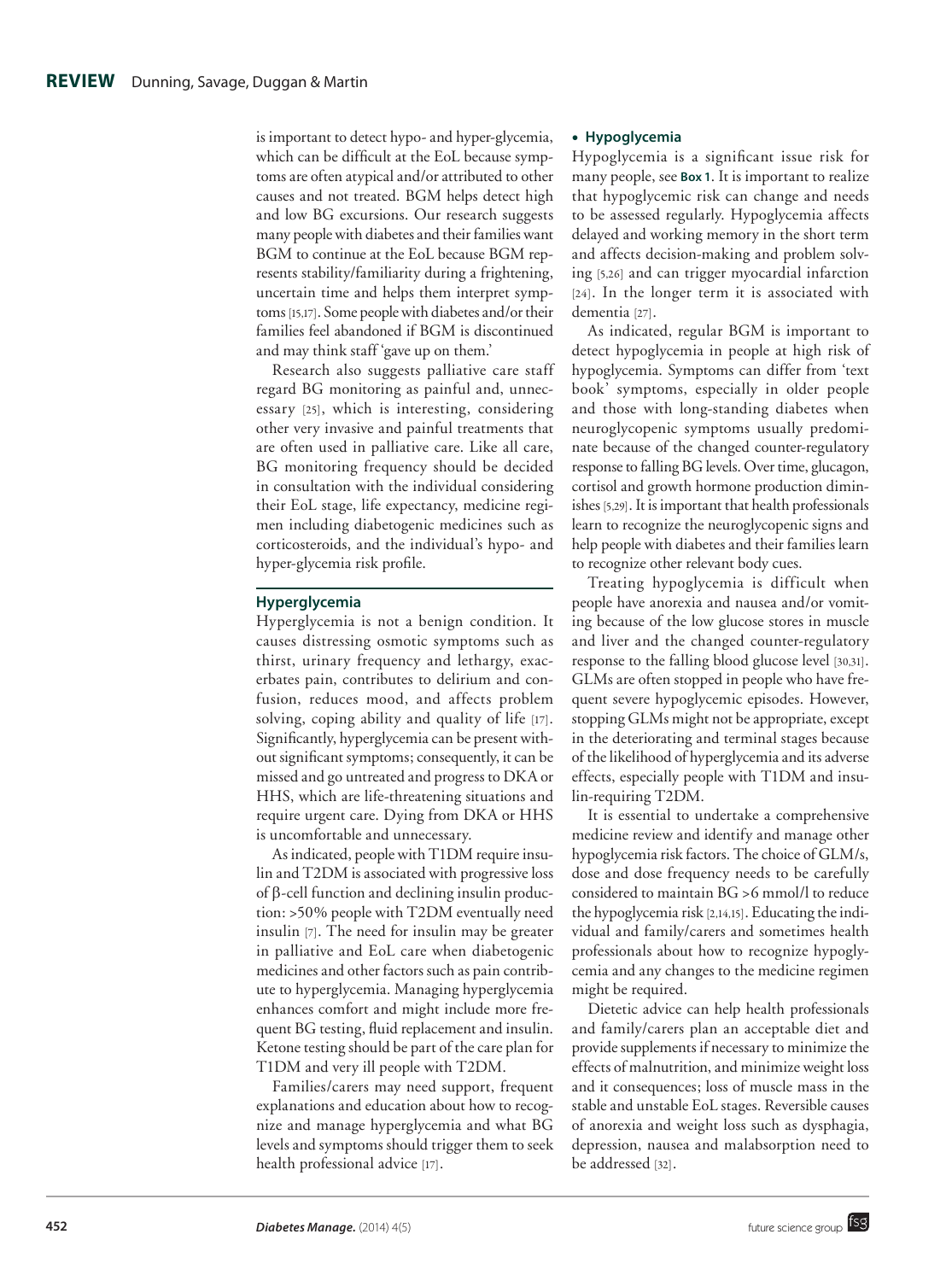**Box 1. Common risk factors for hypoglycemia in people with diabetes on palliative care and at the end of life. The more risk factors present the greater the risk of hypoglycemia.**

- Prescribed GLM especially sulphonylureas and insulin
- Using medicines that interact with GLMs including some herbal GLMs
- Prescribed medicines that affect appetite
- Weight loss, malnourishment and cachexia, which affects glucose stores and the ability to mount a counter-regulatory response and which occurs in 40–90% of the cancer palliative care population [5]
- Renal disease, which is a common complication of diabetes and affects medicine excretion and may require dialysis. End-stage renal disease is an indicator for palliative end-of-life care. Macroalbuminuria predicts hypoglycemia [28]
- Liver disease, which affect medicine metabolism
- Hypoglycemia unawareness, which is common in older people and those with Type 1 diabetes mellius due to autonomic neuropathy and inability to mount a suitable counter-regulatory response due to deficient secretion of key counter regulatory hormones such as glucagon [5,26]. Severe hypoglycemia is a cause of hospital admission in people >80 years with Type 2 diabetes mellius [19]
- Cognitive impairment and delirium, which could be from chronic hypoglycemia, hyperglycemia, medicines or dementia
- Unmanaged pain, which affects appetite. Adequate pain management is essential and is generally well documented in palliative care plans
- Fasting for procedures or surgical interventions
- Health professionals and family carers mistakenly attributing hypo- or hyper-glycemic coma to other causes, such as the dying process

GLM: Glucose-lowering medicine.

However, the metabolic processes involved in wasting due to cachexia and sarcopenia that arise in palliative care situations are complex, vary among different disease processes, and differ from cancer-related cachexia and are generally irreversible in advanced disease [32]. Cachexia and sarcopenia also affect muscle glucose stores and reduce the individual's capacity to mount a counter-regulatory response to hypoglycemia.

#### **Medicine management**

Quality use of medicines [33] is essential to achieve acceptable glycemic control and minimize hypoglycemia and other medicine-related risks. QUM encompasses deciding whether a medicine is needed; selecting appropriate medicine/s if a medicine is required, proactively monitoring medicines effectiveness and stopping medicines (deprescribing) where possible [33,34]. Medicine choices are influenced by their availability and cost, the person's prognosis, health status, oral intake, medicine risk profile, comorbidities and the type of diabetes: T1DM or T2DM.

#### **Type 1 diabetes**

People with T1DM in the stable phase could continue their usual insulin regimen. The dose might need to be adjusted when the person develops renal and liver disease, to accommodate weight loss and food intake to avoid hypo- and hyper-glycemia. Medicines are usually ceased in the terminal stage. Most people with T1DM use basal (long/intermediate acting)/bolus (rapid acting) insulin regimens. Insulin analogs are often used. Basal bolus regimens enable insulin doses to be adjusted to accommodate people's eating pattern (give a bolus dose when they eat) and can be particularly useful in the unstable and deteriorating stages and when nausea, vomiting and anorexia are present and to prevent hyperglycemia.

Specific management in the unstable stage depends on whether the individual is likely to return to stable state or deteriorate and progress to the terminal stage. If recovery is likely, an intravenous insulin infusion might be indicated during acute illnesses and surgical procedures. Blood ketone tests should be performed if the blood glucose is >15 mmol/l, especially if the individual has nausea, vomiting and signs of dehydration, which could indicate remediable ketoacidosis [2,15].

Insulin pumps are increasingly popular, especially among young people with T1DM. Pumps deliver a constant small basal dose of insulin and bolus doses when indicated, for example, with meals, which enables flexible insulin dosing in changing situations such as palliative and EoL care [14]. It is essential that HPs understand that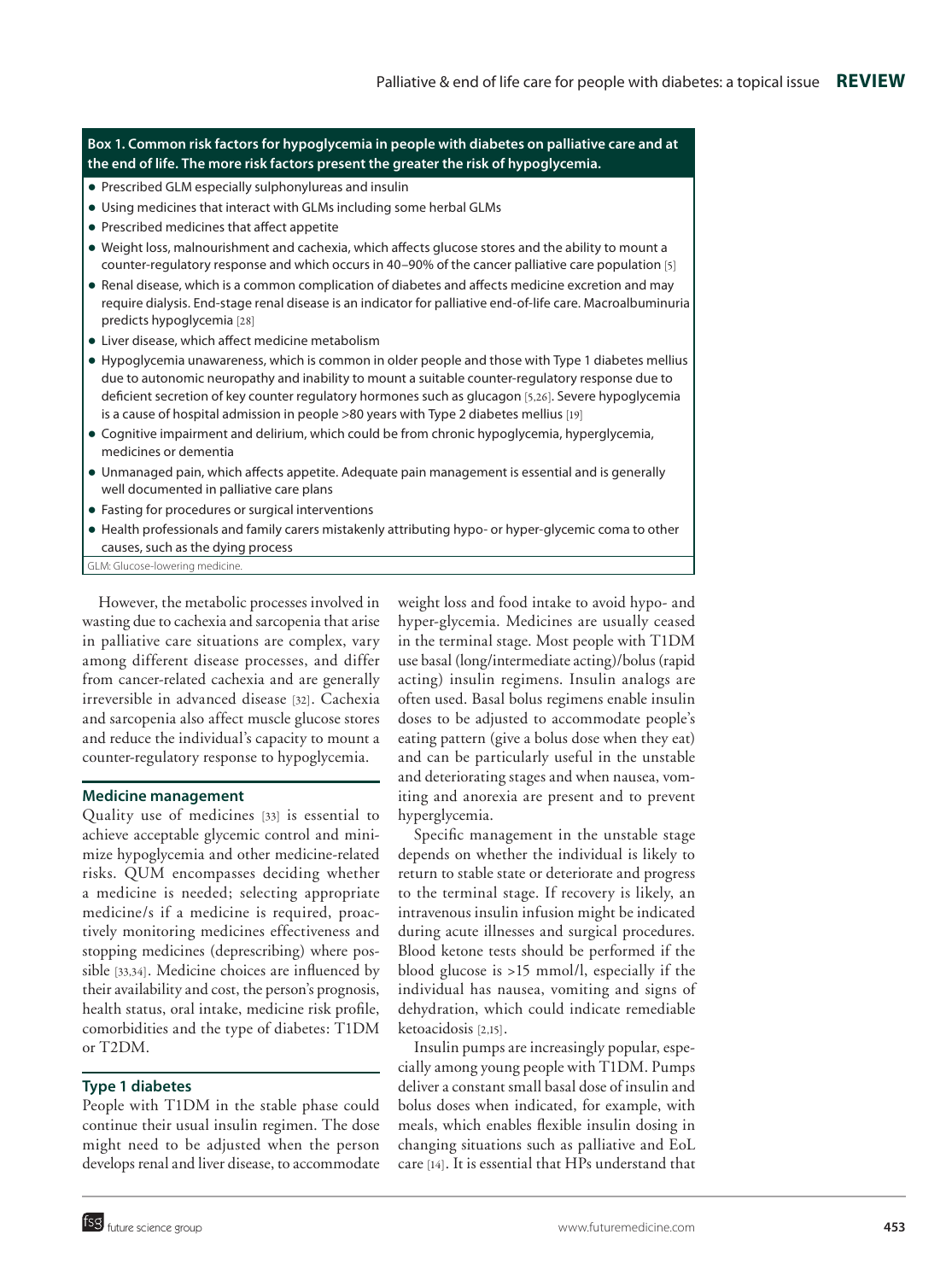insulin pumps only supply rapid-acting insulin: if the pump is turned off or malfunctions the BG can rise very quickly.

Generally people who use insulin pumps are very knowledgeable about and competent to manage their pumps, but may need help during periods of instability. HPs must have the technical expertise and competence to manage insulin pumps and seek expert advice early when such knowledge is lacking.

## **Type 2 diabetes**

The individual's usual GLM regimen can usually be continued in the stable phase but doses may need to be reduced or insulin initiated to simplify the medicine regimen and/or reduce the risk of hypoglycemia, especially in the unstable and deteriorating EoL stages. The choice of GLM or GLM combinations should suit the individual's health status, BG pattern, life expectancy, self-care capacity and hypoglycemia and medicine adverse event risk profile. Gastrointestinal problems such as autonomic neuropathy and malabsorption syndromes can inhibit absorption of oral GLMs and gastrointestinal prokinetic medicines and reduce their effectiveness [28]. Gastrointestinal stasis can also delay glucose absorption, which prolongs hypoglycemia [28]. Approximately 75% of people with diabetes have gastrointestinal problems.

Most people with diabetes are prescribed a range of other medicines such as antihypertensive and lipid lowering medicines, anticoagulants for comorbidities and the benefits and risks of continuing these medicines: the doses and dose intervals need to be considered with a view to reducing polypharmacy and the medicine burden where possible and safe [35,36]. The unwanted gastrointestinal effects of nonsteroidal anti-inflammatory medicines need to be considered when the individual is anorexic or using corticosteroids [37]. **Table 1** outlines some commonly used GLMs and relevant issues to consider before prescribing.

## **Complementary & alternative therapies**

Complementary refers to integrating complementary and alternative therapies (CAM) and conventional treatments/medicines; an alternative is used when CAM is used instead of conventional treatment/medicines [38].

People with diabetes are high CAM users [39,40]. In addition, people receiving palliative and EoL often use CAM to relieve pain, maintain comfort and quality of life and manage the spiritual aspects of dying to achieve a 'good death' [41,42]. CAM is also used to reduce restlessness, agitation and mental stress [43]. Horowitz [43] suggested people receiving palliative or EoL care often self-prescribe or are prescribed the following CAM:

- Massage, with and without essential oils;
- Music therapy including thanatology;
- Guided imagery;
- Essential oils administered in vapourizers, baths or massage;
- Acupuncture;
- Pet therapy; the book *Making Rounds with Oscar* [44] demonstrates the power of pets at the end of life;
- Meditation;
- Art therapy;
- Reflexology.

Some herbal medicines can interact with conventional medicines. If herbal medicines are used they should be monitored as part of the overall care plan [45].

## **Nutrition & hydration**

Anorexia, cachexia and dysphagia are common in people receiving palliative care [46]. In addition people with diabetes are often deficient in essential nutrients and are often anemic, especially if they have renal disease and are on metformin, which inhibits absorption of vitamin  $B_{12}$ , thus may require supplementary nutrients including protein in the stable and unstable EoL stages [47]. When people can no longer consume adequate food and fluids orally, enteral feeds may be required to sustain energy reserves and provide essential nutrition and fluids.

However, the risks and benefits, including the risk of accelerating death, and the individual's EoL stage must be considered before enteral feeds are commenced. For example, people in the stable phase with significant hypoglycemia risk and renal disease might benefit from extra calories to minimize the hypoglycemia risk. However, enteral feeding may not benefit people with advanced disease where it is unlikely to improve nutritional or functional status,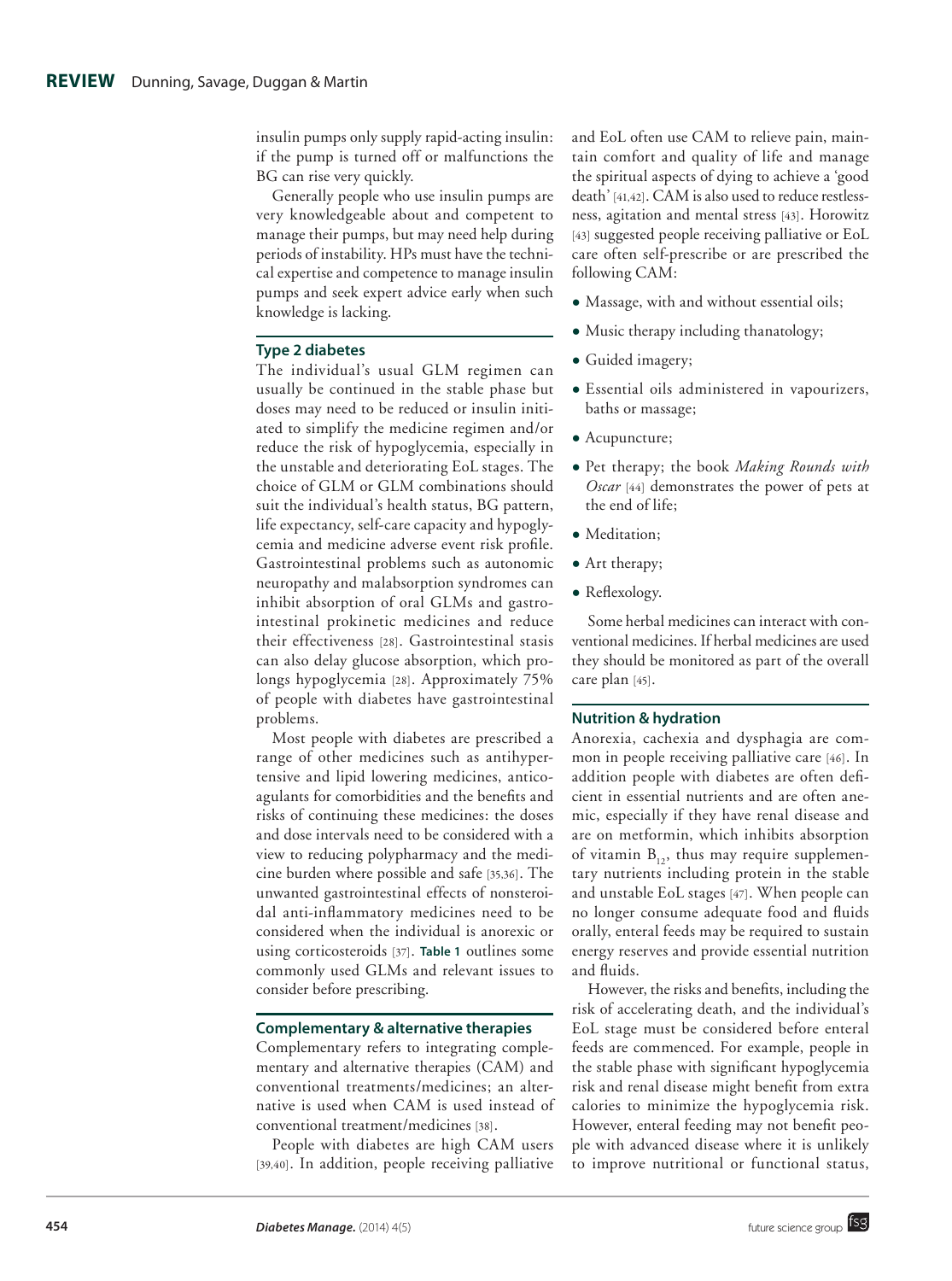| Table 1. Commonly prescribed glucose-lowering medicine classes and some issues to consider<br>when prescribing and monitoring glucose-lowering medicines. |                                                                                                                                                                                                                                                                                                                                                                                                                                                                              |
|-----------------------------------------------------------------------------------------------------------------------------------------------------------|------------------------------------------------------------------------------------------------------------------------------------------------------------------------------------------------------------------------------------------------------------------------------------------------------------------------------------------------------------------------------------------------------------------------------------------------------------------------------|
| <b>Medicine class</b>                                                                                                                                     | <b>Issues to consider</b>                                                                                                                                                                                                                                                                                                                                                                                                                                                    |
| Metformin                                                                                                                                                 | Metformin is the most commonly used oral GLM especially in overweight people.<br>Renal function needs to be monitored and metformin doses adjusted or the<br>medicine ceased if renal function declines (creatinine >150 mmol/l or eGFR<br><30 ml/min/1.73 m <sup>2</sup> ). Metformin may also be contraindicated it the person has risk<br>factors for lactic acidosis, distressing gastrointestinal symptoms such as nausea and<br>flatulence and significant weight loss |
| Sulphonylureas                                                                                                                                            | Sulphonylureas may be contraindicated if renal and/or liver disease is present and<br>when there is a high risk of hypoglycemia                                                                                                                                                                                                                                                                                                                                              |
| Thiazolididones                                                                                                                                           | Thiazolididones are not indicated if liver and/or congestive heart failure is present.<br>They cause edema, which can cause discomfort and uncomfortable symptoms.<br>Pioglitazone is contraindicated in people at risk of bladder cancer and people who<br>already have bladder cancer                                                                                                                                                                                      |
| <b>Incretins</b>                                                                                                                                          | GLP-1 and DPP-4 analogs may be an alternative depending on prescribing<br>indications in the relevant country. GLP-1 and sulphonylurea combination increases<br>the risk of hypoglycemia. GLP-1 often cause nausea and weight loss and may be<br>contraindicated. Both GLP-1 and DPP-4 have been associated with pancreatitis. Thus,<br>they may not be the best choice in people with pancreatic disease and should be<br>stopped if they cause abdominal pain              |
| SGLT-2                                                                                                                                                    | There is not enough clinical experience with the SGLT-2 medicines to recommend<br>their use in palliative care situations and they are not approved for use in many<br>countries. They are associated with urinary tract and genital infections and polyuria                                                                                                                                                                                                                 |
| Insulin                                                                                                                                                   | As indicated, the majority of people with Type 2 diabetes eventually require insulin<br>and may already be on insulin when they commence palliative care. Insulin doses are<br>easier to adjust than oral GLMs. Initiating insulin can reduce the tablet burden and<br>simplify the medicine regimen<br>GLM: Glucose-measuring medicine; SGLT-2: Sodium-glucose cotransporter-2 inhibitor.                                                                                   |

quality of life or survival [48,32]. Risks associated with enteral feeding include, nausea, bloating and diarrhea, which compromise comfort and quality of life [48].

People who are actively dying do not experience hunger due to ketone production that accompanies starvation; although they may experience thirst, but thirst is not quenched by artificial hydration [49]. Mouth care should be provided to alleviate dry mouth [49].

# **Diabetogenic medicines**

Some medicines affect glucose homeostasis and cause/exacerbate hyperglycemia in people with diagnosed diabetes and predispose people at risk of diabetes to corticosteroid-induced diabetes [50,51]. The degree of hyperglycemia is proportional to the dose, dose formulation, dose regimen and duration of treatment [14,36]. Short courses may not cause hyperglycemia or only have a short-term effect on the blood glucose.

Commonly prescribed diabetogenic medicines include antipsychotic medicines, thiazide diuretics and corticosteroids such as dexamethasone or prednisolone. Corticosteroids are indicated in conditions such as hematological malignancies, inflammatory diseases, chronic constructive pulmonary disease, allergies, shock and to manage symptoms in palliative care.

Screening people for diabetes risk factors before commencing corticosteroids helps identify the likelihood the individual will develop corticosteroid-induced hyperglycemia. Educating people with diabetes about the effect corticosteroids could have on their BG and an appropriate BG monitoring regimen enables treatment to be initiated early to reduce the impact of hyperglycemia on comfort, cognitive function and other symptoms. **Box 2** outlines some of the proposed mechanisms for the diabetogenic effects of corticosteroids,

In addition, corticosteroids can mask the signs and symptoms of infections, which can compound the fact that signs and symptoms of infections are often atypical in people with diabetes. The skin can become thin and fragile and prone to tears, especially in older people, which cause considerable discomfort and distress. Corticosteroids also have variable effects on bone formation and reduce calcium absorption,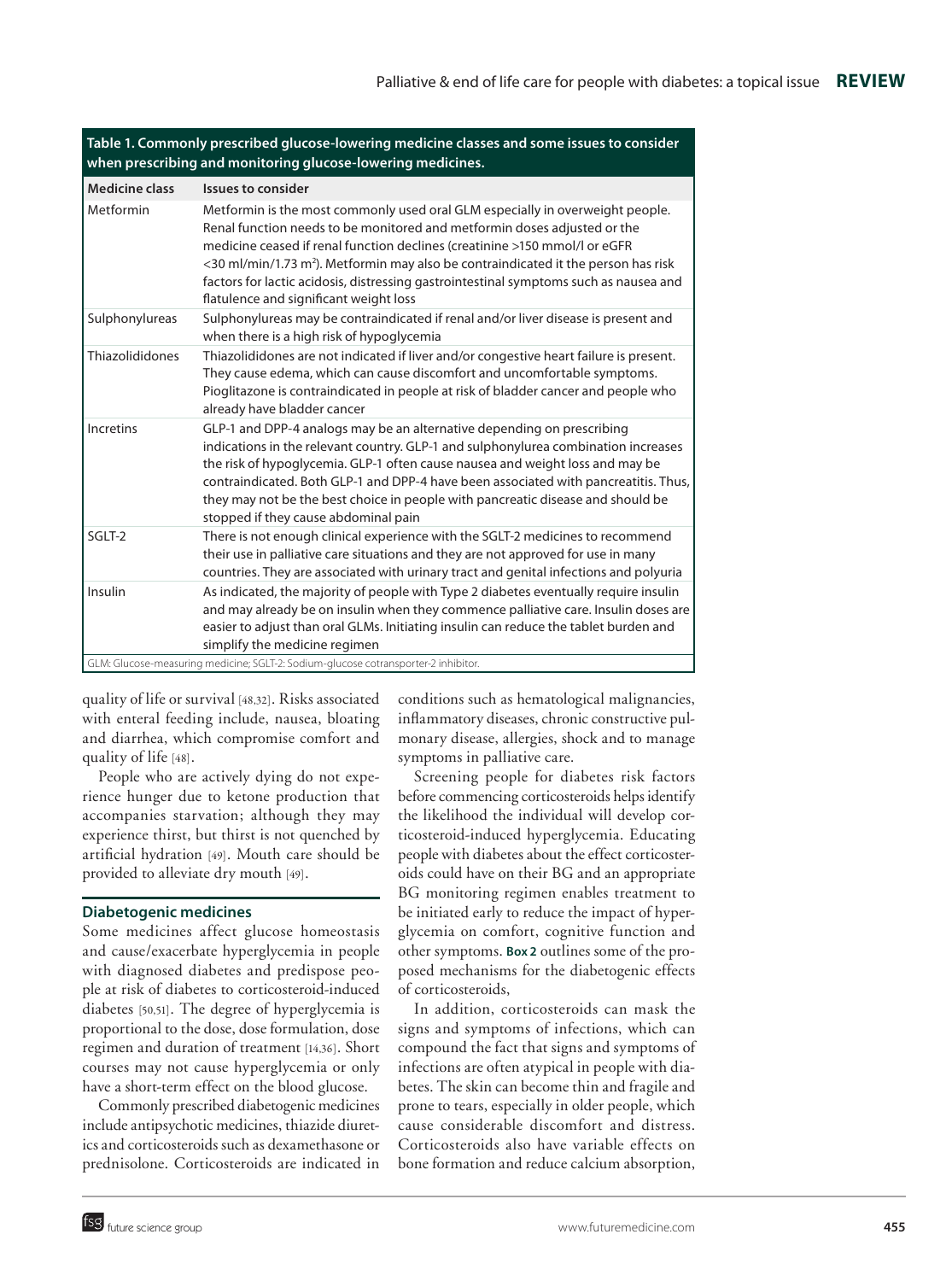## **Box 2. Some proposed mechanisms that could explain the diabetogenic effects of corticosteroids.**

- Enhancing hepatic gluconeogenesis by upregulating key regulatory hormones that contribute to hyperglycemia such as glucose-6-phoshatase and phosphoenolpyruvate carboxylase
- Suppressing insulin release from the  $β$  cells
- Inducing peripheral insulin resistance by inhibiting production of glucose transporters in adipose and skeletal muscle cells. Insulin resistance and impaired glucose tolerance can occur within 48 h of commencing corticosteroids
- Corticosteroids appear to cause both fasting and postprandial hyperglycemia. However, a morning daily dose tends to cause hyperglycemia in the late afternoon or early evening

which increases the risk of osteoporotic fractures and pain [52]. Mental changes range from mild psychosis to significant psychiatric pathology and might be difficult to distinguish from delirium and other cognitive changes [53].

# **Managing corticosteroid-induced diabetes in palliative & EoL care**

The aim is to balance the benefits of using corticosteroid medicines with their effects on glucose homeostasis by assessing:

- Individual susceptibility to hyperglycemia and psychological effects;
- Meal times;
- Proposed dose schedule: intermittent or continuous;
- The diabetogenic effects of individual medicines: choose the least diabetogenetic medicine and use it for the shortest time to limit the effects on glucose variability, prevent DKA and HHS and limit the care burden on the individual and their family/carer;
- When to cease the corticosteroid by slowly reducing doses and adjusting insulin and other GLM doses to prevent hypoglycemia [19,36].

Management consists of BGM, especially in the afternoon, but more frequently if insulin is prescribed and proactively adjusting insulin doses to reduce hyperglycemia. People managed using diet may require medicines when they are prescribed corticosteroids; others not on insulin may require insulin to manage fasting and/or postprandial hyperglycemia and the related symptoms. The choice of GLM depends on the person's health status, corticosteroid regimen and relevant medicine precautions and contraindications [15,35,54]. Target BG range is fasting approximately 6 mmol/l and postprandial <11 mmol/l [55].

Large doses of corticosteroid for more than 2 weeks can induce adrenal insufficiency, which dramatically reduces insulin requirements. The signs of adrenal insufficiency are similar to other palliative care symptoms: increased fatigue, weight loss, nausea and diarrhea [54].

## **Supporting family/carers**

Family and other carers must be informed about and in some cases involved in developing a care plan for the person with diabetes. Some family/ carers may require education about diabetes selfcare tasks such as BG monitoring and administering insulin to enable them to support the person with diabetes [17]. The stress of witnessing a loved one suffer can be significant, thus it is essential to consider carers' health status and wellbeing, including after their loved one dies [56]. Significantly, the severity of the individual's distress is the strongest predictor of EoL family/carer distress [57]. Men are less likely to report caregiver strain than women and use fewer words to describe their stain and distress. Significantly, caring is associated with increased risk of myocardial infarction in the months after a loved one dies [58].

Consequently, HPs need to watch for signs of stress and use appropriate probing questions. In addition, the Caregiver Strain Index [59] might be useful to monitor family/carer strain. HPs can involve family/carers in palliative and EoL care; for example helping with feeds, providing CAM and other treatment, and scheduling rounds to coincide with family/carer visits if possible. The caregiver Strain Index is used in a variety of different disease states and in different countries to screen for carer strain in long-term caring relationships and can be used with carers of any age. The Carer Strain Index has good internal validity: alphas range from 0.86–0.91 and test-retest reliability coefficient is 0.88 [59]. A positive response (seven or more items scoring positive) indicates the need to undertake in-depth assessment and follow-up.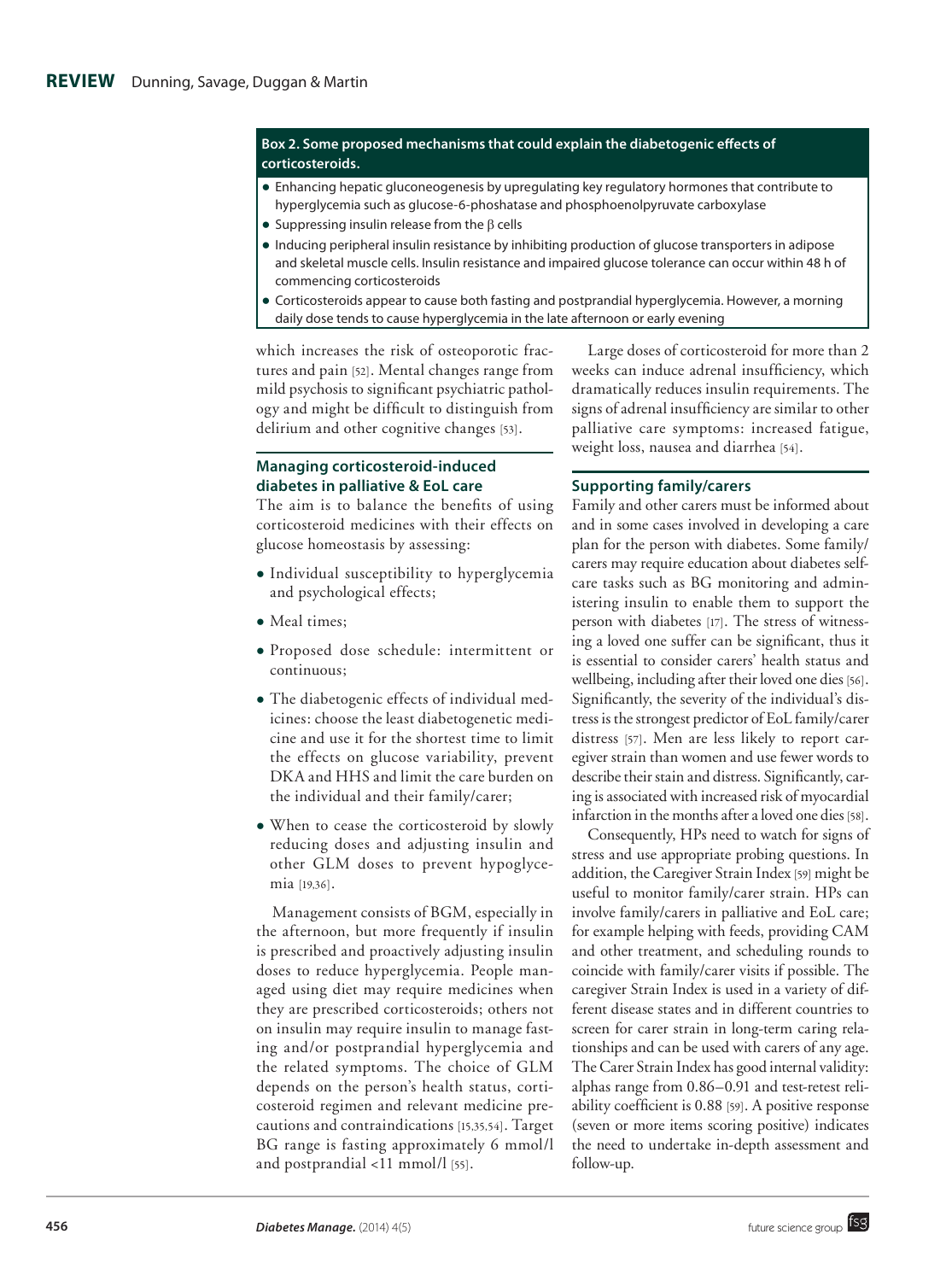## **Withdrawing treatment**

Ethical issues are associated with decisions about withdrawing treatment, even at the end of life [60]. Such decisions are more difficult when people's desired EoL care, including withdrawing or not instigating treatment, is not documented. Health professionals have a responsibility to discuss such issues with people with diabetes and their family members and inform them that they have the right to stop treatment when it is no longer beneficial and when it becomes burdensome [24]. However, health professionals should ask the person with diabetes which aspects of care they regard as burdensome and no longer useful. Savage *et al.* [17] found people with diabetes want blood glucose testing and GLM medicines continued until the terminal stage because testing is a familiar routine in a changing world and GLMs contribute to comfort by preventing hyperglycemia. Proactively discussing EoL care with people with diabetes and their families in the stable stage and clearly documenting and communicating the information to the care team is essential to effective EoL care. However, decisions people make when they are relatively well may change at a later date, consequently the EoL plan should be reassessed, for example during the annual health check and during periods of unstable disease.

The deteriorating and terminal phases are often key decision points for withdrawing treatment. Most people with diabetes do not want unnecessary treatment continued in the terminal phase but they want to be comfortable and die with dignity [17,61–62].

Knowing the prognosis helps HPs, people with diabetes and their carers make decisions about withdraw treatment. It is difficult to predict prognosis, however The Gold Standard Prognostic Indicator [19] and the EoL stages [20] can be helpful. Factors that suggest the individual has a short prognosis include:

- Presence of multiple comorbidities;
- Weight loss >10% in a short period of time;
- 'Failure to thrive' and/or general decline;
- Serum albumin <25 g/l;
- Declining performance such as a Karnofsky Performance Status scale <50% [63];
- Needing significant help to perform usual activities of daily living and diabetes self-care tasks;

● Will to live. The will to live is a strong predictor of survival in older people regardless of their age, gender and comorbidities [64]. Social factors such as satisfaction, support from family, friends and HPs are important to the will to live.

GLMs should be stopped when risks outweigh the benefits: that is, they cause frequent, severe hypoglycemia, and other associated risks such as falls, especially in the deteriorating and terminal phases. However, the discomfort and risks associated with hyperglycemia need to be considered in light of the likely prognosis. Significantly, some CAM is effective nonmedicine options [38,42].

## **Diabetes education**

Education and support, including bereavement support is essential for individuals with diabetes, their families and often health professional carers. Sensitive discussion about the need to adjust medicines and other changes to established selfmanagement routines is essential. In addition, diabetes specialists are in an ideal position to take opportunities during consultations to begin discussing palliative care and other end-of-life issues, for example during annual complication screening programs and when a life-threatening complication such as a myocardial infarction occurs.

However, there is limited evidence about how often such discussion actually occurs or what factors facilitate or inhibit such discussion. Many health professionals are not comfortable discussing emotive issues such as death and/or do not want to distress patients by raising such issues. The current focus on respecting patient choices initiatives, which include planning EoL care and the recent publication of the Diabetes UK [14] and Dunning *et al.*'s [15] EoL guidelines may lead to change in the future.

#### **Spiritual needs**

It is essential that care plans encompass spiritual needs and make provision to assist the individual and their families find meaning and purpose in EoL and the individual has a peaceful, dignified death. It is essential that health professionals realize that personal growth can occur up to the moment of death and that spirituality does not necessarily involve religion [65,66]. However, religious and cultural care of the body after death should be known and in some cases documented in the care plan.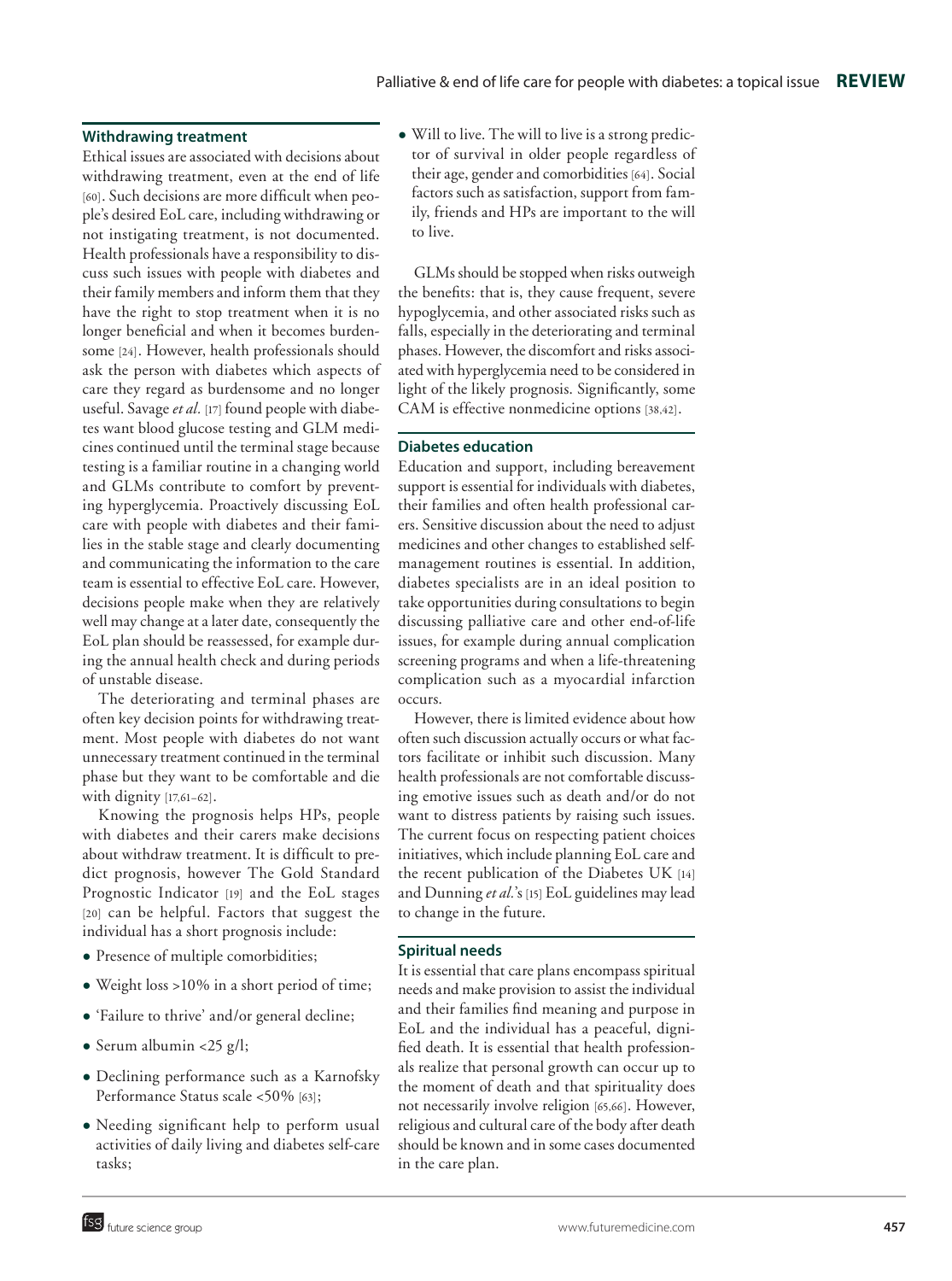## **Conclusion**

Key EOL care points were presented at the beginning of the paper and highlight significant issues in EoL care for people with diabetes. Essentially, EoL care should be individualized, holistic, and adopt early detection, and risk assessment and risk minimization strategies to support comfort and quality of life relevant to the EoL stage and life expectancy. That is, appropriate care will differ among the EoL stages, stable, unstable, deteriorating and terminal, depending on the health status and needs and wishes of the individual concerned. The individual and their family carers should be involved in care decisions whenever possible, including plans to withdraw treatment, which must be clearly documented. Where possible, people with diabetes should be encouraged to document their EoL wishes and complete appropriate documentation when they are well enough to make such decisions.

## **Future perspective**

Diabetes UK [14] and Dunning *et al.*'s [15] innovative guidelines have paved the way for more clinical research in the area. For example, health professionals could evaluate the impact of the recommendations in the Guidelines in other palliative care settings. Strategies to help diabetes health professionals understand the need to discuss EoL care and to document and monitor people's EoL need to be developed. Collaborative endeavours with other specialty areas such as renal and cardiac specialities could result in a consistent approach to EoL care and reduce the number of guidelines that health professionals need to consider and ensure guidelines are incorporated into relevant policies and procedures. Future guideline developers could consider using Dunning *et al.*'s [16,23] guideline development method that blended evidence, consensus, patient experience and engaged stakeholders throughout the development process when developing guidelines where there is little available evidence. In the future it would be useful to determine the utility of EoL clinical guidelines in practice and how they are used to add to the body of evidence concerning palliative and EoL care and to inform future guidelines development or revision of current guidelines.

#### **Financial & competing interests disclosure**

*The authors have no relevant affiliations or financial involvement with any organization or entity with a financial interest in or financial conflict with the subject matter or materials discussed in the manuscript. This includes employment, consultancies, honoraria, stock ownership or options, expert testimony, grants or patents received or pending, or royalties.*

*No writing assistance was utilized in the production of this manuscript.*

#### **References**

- Cohen DH, Leroith D. Obesity, Type 2 diabetes, and cancer: the insulin and IGF connection. *Endocr. Relat. Cancer* 19(5), F27–F45 (2012).
- International Diabetes Federation (IDF). *Global Guideline for Managing Older People with Type 2 Diabetes.* IDF, Brussels, Belgium (2013).
- 3 Crane PK, Walker R, Hubbard RA *et al.* Glucose levels and risk of dementia. *N. Engl. J. Med.* 369(6), 540–548 (2013).
- 4 Feinkohl I, Aung PP, Keller M *et al.* Severe hypoglycemia and cognitive decline in older people with Type 2 diabetes: the Edinburgh Type 2 diabetes study. *Diabetes Care* 37(2), 507–515 (2014).
- 5 Seaquist ER, Anderson J, Childs B *et al.* Hypoglycemia and diabetes: a report of a workgroup of the American Diabetes Association and the Endocrine Society. *Diabetes Care* 36(5), 1384–1395 (2013).
- 6 *IDF Diabetes Atlas (6th Edition).* Guari L, Nolan T, Beagley J, Linnenkamp U,

Jacqmain O (Eds). IDF, Brussels, Belgium (2013).

- UK Prospective Diabetes Study. Intensive blood–glucose control with sulphonylureas or insulin compared with conventional treatment and risk of complications in patients with Type 2 diabetes (UKPDS 33). UK Prospective Diabetes Study (UKPDS) Group. *Lancet* 352(9131), 837–853 (1998).
- 8 World Palliative Care Alliance (WPCA) and World Health Organisation (WHO). Global atlas of palliative care at the end of life. www.thewpca.org
- 9 Pomerleau J, Knai C, Nolte E. The burden of chronic disease in Europe. In: *Caring for People with Chronic Conditions: A Health System Perspective.* Nolte E, McKee M (Eds). Open University Press, Oxford, UK, 15–42 (2008).
- 10 McEwen LN, Kim C, Haan M *et al.* Diabetes reporting as a cause of death: results from the Translating Research Into Action for Diabetes (TRIAD) study. *Diabetes Care* 29(2), 247–253 (2006).
- 11 Gu K, Cowie CC, Harris MI. Mortality in adults with and without diabetes in a national

cohort of the U.S. population, 1971–1993. *Diabetes Care* 21(7), 1138–1145 (1998).

- 12 Zhang Y, Hu G, Yuan Z, Chen L. Glycosylated hemoglobin in relationship to cardiovascular outcomes and death in patients with Type 2 diabetes: a systematic review and meta-analysis. *PLoS ONE* 7(8), e42551 (2012).
- 13 Emanuel L, Alexander C, Arnold RM *et al.* Integrating palliative care into disease management guidelines. *J. Palliat. Med.* 7(6), 774–783 (2004).
- 14 Diabetes UK. Diabetes and end of life care: clinical care recommendations. www.diabetes.org.uk/upload/ Positionstatements.
- 15 Dunning T, Martin P, Savage S, Duggan N. *Guidelines For Managing Diabetes At The End Of Life.* Centre for Nursing and Allied Health Research, Geelong Australia (2010)
- 16 Dunning T, Savage S, Duggan N, Martin P. Developing clinical guidelines for end-of-life care: blending evidence and consensus. *Int. J. Palliat. Nurs.* 18(8), 397–405 (2012).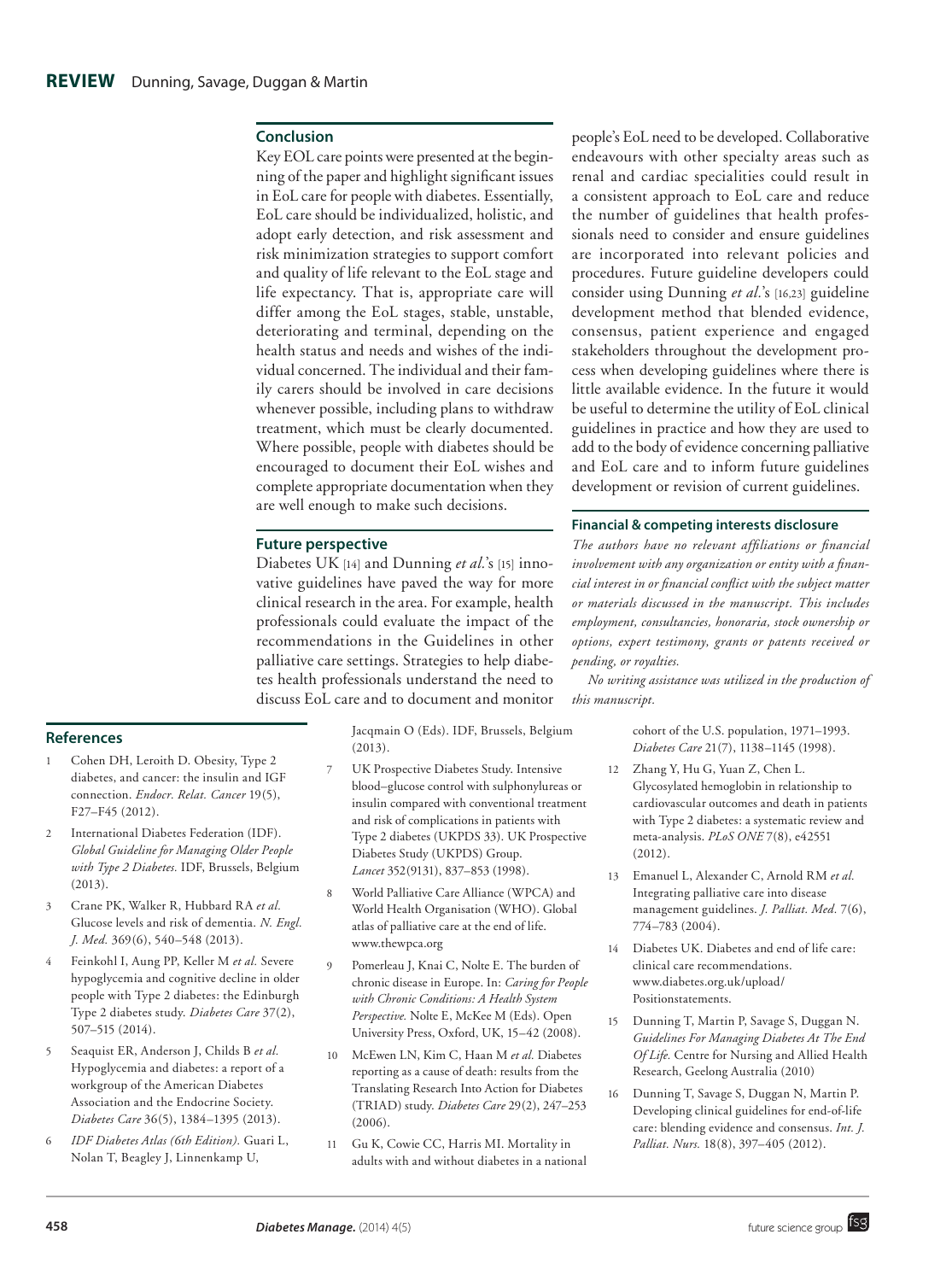- 17 Savage S, Duggan N, Dunning T, Martin P. The experiences and care preferences of people with diabetes at the end of life: a qualitative study. *J. Hosp. Palliat. Nurs.* 14(4), 293–302 (2012).
- 18 World Health Organisation. Palliative care is an essential part of cancer control. www.who.int/cancer/palliative/definition/en
- 19 Practitioners RCOG. Prognostic Indicator Guidance. www.goldstandardsframework.org.uk/ cdcontent/uploads/files/General%20Files/ Prognostic%20Indicator%20Guidance%20 October%202011.pdf
- 20 Palliative Care Outcomes Collaboration (PCOC). PCOC assessment tool definitions Phase V 1.2. www.ahsri.uow.edu.au/content/groups/ public/@web/@chsd/@pcoc/documents/doc/ uow129133.pdf.
- 21 Umpierrez G, Murphy B, Kitabchi A. Diabeteic ketoacidosis and hyperglycemic hyperosmolar syndrome *Diabetes Spectrum* 15(1), 28–36 (2002).
- 22 Stiggelbout AM, Elstein AS, Molewijk B, Otten W, Kievit J. Clinical ethical dilemmas: convergent and divergent views of two scholarly communities. *J. Med. Ethics* 32(7), 381–388 (2006).
- 23 Dunning T, Duggan N, Savage S, Martin P. Diabetes and end of life: ethical and methodological issues in gathering evidence to guide care. *Scand. J. Caring Sci.* 27(1), 203–211 (2012).
- 24 Manolo M. End-of-life decisions about withholding or withdrawing therapy: medical, ethical and religio-cultural considerations. *Palliat. Care Res. Treatment* 7, 1–5 (2013).
- 25 Quinn K, Hudson P, Dunning T. Diabetes management in patients receiving palliative care. *J. Pain Symptom Manage.* 32(3), 275–286 (2006).
- 26 Sommerfield A, Deary I, McAuley V *et al.* Short term delayed and working memory are impaired during hypoglycaemia in individuals with Type 1 diabetes. *Diabetes Care* 26(2), 390–396 (2003).
- 27 Biessels GJ, Staekenborg S, Brunner E, Brayne C, Scheltens P. Risk of dementia in diabetes mellitus: a systematic review. *Lancet Neurol.* 5(1), 64–74 (2006).
- 28 Johns Hopkins Medicine. Gastroparesis. www.hopkinsmedicine.org/gastroenterology\_ hepatology/\_pdfs/esophagus\_stomach/ gastroparesi.pdf
- 29 Meneilly g, Cheung E, Tuokko H. Counter regulatory hormone responses to

hypoglycaemia in the elderly patient with diabetes. *Diabetes* 43(3), 403–410 (2011).

- 30 McCoubrie R, Jeffrey D, Paton C, Dawes L. Managing diabetes mellitus in patients with advanced cancer: a case note audit and guidelines. *Eur. J. Cancer Care (Engl.)* 14, 244–248 (2004).
- 31 Smyth T, Smyth D. How to manage diabetes in advanced terminal illnesses. *Nurs. Times* 101(17), 30–32 (2005).
- 32 Hallenbeck J. *Palliative Care Perspectives.* Oxford University Press, Oxford, UK  $(2003)$
- 33 National Prescribing Service Ltd. And Palliative Care Australia, *Achieving Quality Use of Medicines in the Community for Palliative and End of Life Care: A Consultation Report.* National Prescribing Service Ltd, Sydney, Australia (2009).
- 34 Rowett D, Currow D, Fazekas B, Clayton J, Agar M, To T. *Prescribing at the End of Life, Pharmacovigilance and Palliate Care.* In: National Medicines Symposium, Sydney, Australia (2012).
- 35 Lee W, Plodkowski R. Management of steroid-induced diabetes in patients with COPD. www.medscape.com/viewarticle/458619
- 36 Dunning T. Corticosteroid medications and diabetes mellitus. *Prac. Diabetes Int.* 13(6), 186–188 (1996).
- 37 Mpofu S, Mpofu CM, Hutchinson D, Maier AE, Dodd SR, Moots RJ. Steroids, nonsteroidal anti-inflammatory drugs, and sigmoid diverticular abscess perforation in rheumatic conditions. *Ann. Rheum. Dis.* 63(5), 588–590 (2004).
- 38 National Centre for Complementary and Alternative Medicine (NCCAM). Definition of complementary and alternative medicine. www.nccam.nih.gov/health/whatiscam
- 39 Egede LE, Ye X, Zheng D, Silverstein MD. The prevalence and pattern of complementary and alternative medicine use in individuals with diabetes. *Diabetes Care* 25(2), 324–329  $(2002)$
- 40 Garrow D, Egede LE. Association between complementary and alternative medicine use, preventive care practices, and use of conventional medical services among adults with diabetes. *Diabetes Care* 29(1), 15–19  $(2006)$
- 41 Mansky PJ, Wallerstedt DB. Complementary medicine in palliative care and cancer symptom management. *Cancer J.* 12(5), 425–431 (2006).
- 42 Running A, Shreffler-Grant J, Andrews W. A survey of hospices' use of complementary

therapy. *J. Hospice Palliat. Nurs.* 10(5), 304–312 (2008).

- 43 Horowitz S. Complementary therapies for end of life. *Alt. Comp. Ther.* 15(5), 226–230 (2009).
- 44 Dosa D. *Making the Rounds with Oscar; The Extraordinary Gift of an Ordinary Cat.* Hyperion, NY, USA (2010).
- 45 Izzo A, Ernst E. Interactions between herbal medicines and prescribed drugs: a systematic review. *Drugs* 61, 2163–2175 (2001).
- 46 Coventry PA, Grande GE, Richards DA, Todd CJ. Prediction of appropriate timing of palliative care for older adults with nonmalignant life-threatening disease: a systematic review. *Age Ageing* 34(3), 218–227  $(2005)$ .
- 47 Middleton MH, Nazarenko G, Nivison-Smith I, Smerdely P. Prevalence of malnutrition and 12-month incidence of mortality in two Sydney teaching hospitals. *Intern. Med. J.*31(8), 455–461 (2001).
- 48 Arenella C. Artificial nutrition and hydration. Beneficial or harmful? www.americanhospice.org/caregiving/ artificial–nutrition–and–hydration–at–the– end-of-life-beneficial-or-harmful/
- 49 Kedziera P. Hydration, thirst and nutrition. In: *Textbook of Palliative Nursing.* Ferrell B, Coyle N (Eds). Oxford University Press, NY, USA, 156–163 (2001).
- 50 Oyer DS, Shah A, Bettenhausen S. How to manage steroid diabetes in the patient with cancer. *J. Support Oncol.* 4(9), 479–483 (2006).
- 51 Gulliford M, Charlton J, Latinovic R. Risk of diabetes associated with glucocorticoids in a large population. *Diabetes Care* 28, 2728–2729 (2006).
- 52 Mitra R. Adverse effects of corticosteroids on bone metabolism: a review. *PM R* 3(5), 466–471; quiz 471 (2011).
- 53 Brown ES, Beard L, Frol AB, Rush AJ. Effect of two prednisone exposures on mood and declarative memory. *Neurobiol. Learn. Mem.* 86(1), 28–34 (2006).
- 54 Australian Diabetes Society. Position Statement: Individualization of HbA1c Targets for Adults with Diabetes Mellitus. Australian Diabetes Society. www.diabetessociety.com.au/downloads/ positionstatements/HbA1ctargets.pdf
- 55 Fowler M. Pitfalls in diabetes outpatient management. *Clinical Diabetes* 27(2), 82–85 (2009).
- 56 The Joint Commission. *Advancing Effective Communication, Cultural Competence, and*